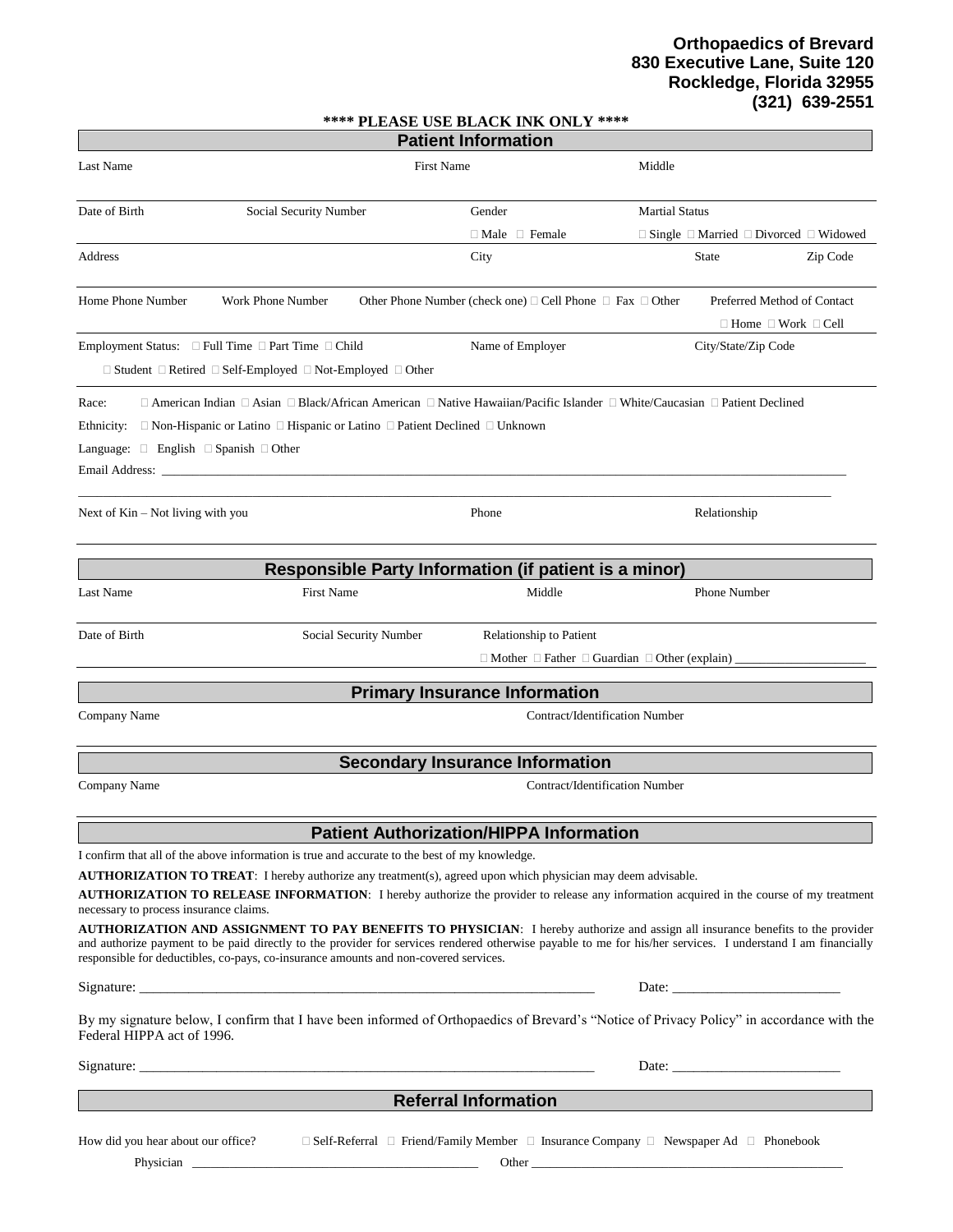Dear Patient:

| Please provide additional information regarding services rendered.                                                                                                                                                                                                                                                                                                      |
|-------------------------------------------------------------------------------------------------------------------------------------------------------------------------------------------------------------------------------------------------------------------------------------------------------------------------------------------------------------------------|
| Is the condition being treated related to a pre-existing condition? _____ Yes ____ No                                                                                                                                                                                                                                                                                   |
| Is the condition being treated the result of an accident/injury? _____ Yes _____ No                                                                                                                                                                                                                                                                                     |
|                                                                                                                                                                                                                                                                                                                                                                         |
|                                                                                                                                                                                                                                                                                                                                                                         |
|                                                                                                                                                                                                                                                                                                                                                                         |
| Is the claim still currently open: _____ Yes _____ No                                                                                                                                                                                                                                                                                                                   |
|                                                                                                                                                                                                                                                                                                                                                                         |
| Have you hired an attorney? ____ Yes ____ No                                                                                                                                                                                                                                                                                                                            |
| Have you received, or do you expect to receive any payments for your medical expenses from a<br>source other than your health insurance carrier? _____ Yes _____ No                                                                                                                                                                                                     |
| Work injury? _____ Yes _____ No<br>Did you report this injury to your employer? _____ Yes _____ No                                                                                                                                                                                                                                                                      |
| Auto injury? _____ Yes _____ No<br>In this accident were you the: ____ Driver ____ Passenger ____ Pedestrian____ Other<br>If you were the driver or passenger were you wearing a seatbelt? ____ Yes ____ No<br>Where was the point of impact on the vehicle (check all that apply)?<br>____ Front End ___ Driver Side ___ Passenger Side ___ Rear End ___ Other: ______ |
| Where was medical treatment obtained? _______________________________Date: _________________________                                                                                                                                                                                                                                                                    |
| Property injury? _____ Yes _____ No                                                                                                                                                                                                                                                                                                                                     |
| Student Status: ___ Full-time___ Part-time___ Not applicable                                                                                                                                                                                                                                                                                                            |
| Does another payer cover you other than your health insurance? ____ Yes ____ No                                                                                                                                                                                                                                                                                         |
| I hereby certify the above statements are complete and accurate to the best of my knowledge.                                                                                                                                                                                                                                                                            |
|                                                                                                                                                                                                                                                                                                                                                                         |

Patient/Parent Signature: \_\_\_\_\_\_\_\_\_\_\_\_\_\_\_\_\_\_\_\_\_\_\_\_\_\_\_\_\_\_\_\_\_\_\_\_\_ Date: \_\_\_\_\_\_\_\_\_\_\_\_\_\_\_\_\_\_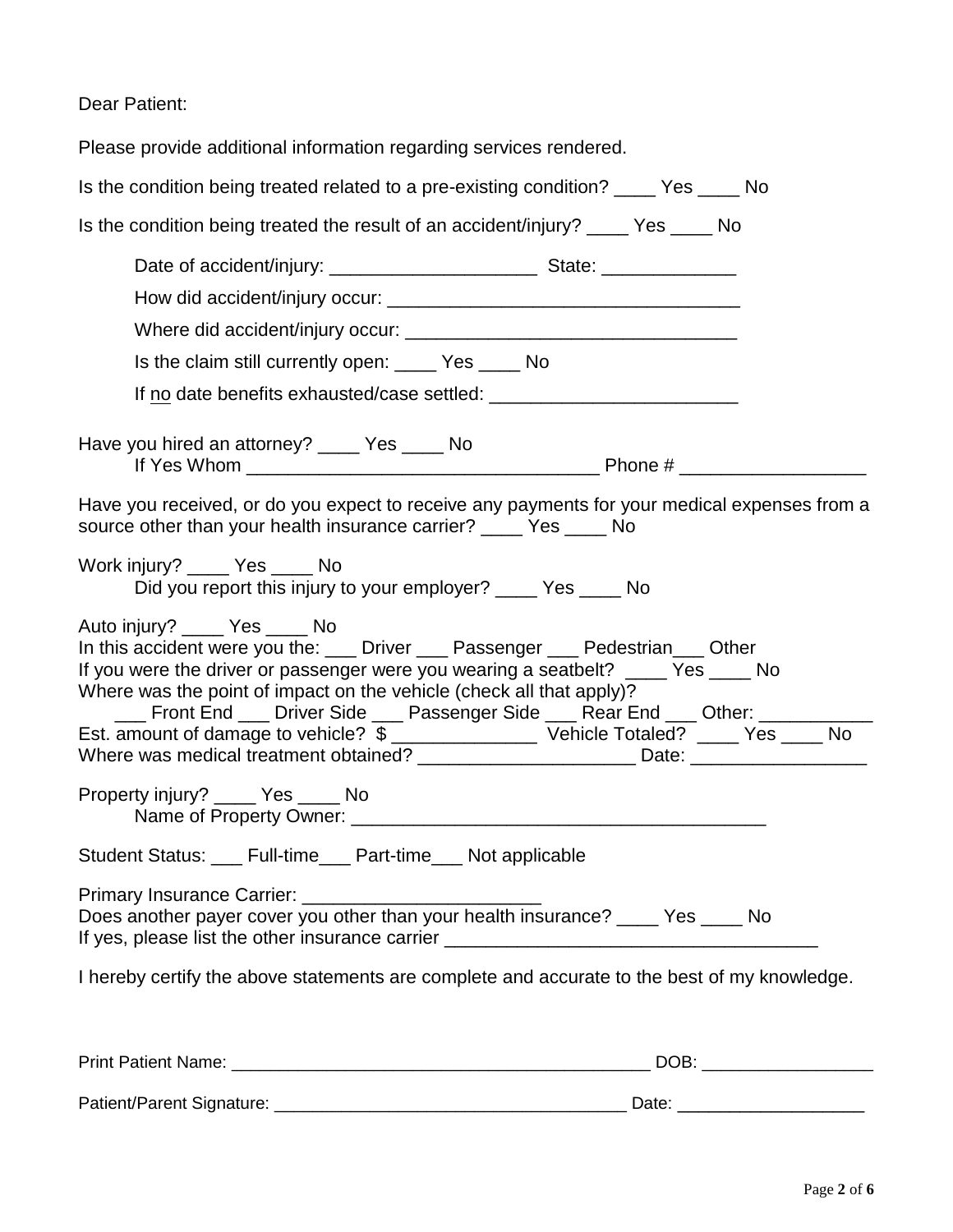### **FINANCIAL POLICY AND AGREEMENT FOR ORTHOPAEDICS OF BREVARD**

We find that communication with our patient helps us in providing the best service to you. We have taken the time to answer some of the most commonly asked questions.

**PATIENT IDENTIFICATION:** Please note we ask for sensitive information. We understand people are concerned about the exposure of this information and we have policies and procedures in place to protect all your information. In order to be accepted as a patient, you must provide your social security number.

**PAYMENT FOR SERVICE IS DUE AT THE TIME THE SERVICE IS RENDERED:** We accept cash, personal checks, MasterCard, Visa and Discover Card. Returned checks are subject to the following service charge: \$25.00 for returned checks in the amount of \$0-\$49.00, \$30.00 for returned checks \$50- \$299.00, and \$40.00 or 5% of the face amount of the check, whichever is greater for checks over \$300.00. In addition, you will lose your privilege to write a check to our office. Past due accounts will be subject to a service charge of 1.5% per month (18.0% APR).

**INSURANCE:** The doctor's service is provided directly to you and not to an insurance company. We cannot render services on the assumption that charges will be paid for you by the insurance company. As a courtesy to our patients, we submit medical claims to primary, secondary, and tertiary carriers with whom we are contracted. We do not bill to carriers that we are not contracted or third party carriers, this is the responsibility of the patient. You will be expected to pay any co-pay, deductible, co-insurance and non-covered amounts as determined by your policy at the time of service. If your insurance company has failed to pay within a 45-day period, we will expect you to pay the balance of your bill in full. You must then collect from your insurance company. We must emphasize that as your medical care providers, our relationship and concern is with you and your health, not your insurance company. All charges are your responsibility from the date services are rendered.

**MEDICARE/MANAGED CARE:** Our doctors are participating physicians with the Medicare Program and several managed care plans. As a courtesy to our patients, we will file most secondary insurance for you. If your secondary insurance company has failed to pay within a 30- day period, we will expect you to pay the balance of your bill in full.

**MINOR CUSTODY:** The parent or individual who completes the paperwork will be the parent or individual responsible for all fees for services rendered regardless of insurance coverage and/or what a divorce decree may state.

**FEES:** A pre-payment form of \$20 will be collected for completing medical forms, disability, employer forms, school forms, etc. We may require 7-10 business days to complete forms. There is a \$5 fee for a CD of radiology images.

If it becomes necessary to collect any sum due through an attorney or collection agency, then the patient agrees to pay all reasonable costs of collection, including attorney's fees, whether the suit is filed or not.

Thank you for taking the time to read this policy statement. We hope it answers your questions.

WE ARE HERE TO HELP!

I have read and understand the above financial policy and agree to the terms as stated:

| <b>Print Patient Name:</b> | ,, |
|----------------------------|----|
|----------------------------|----|

Patient/Parent Signature: \_\_\_\_\_\_\_\_\_\_\_\_\_\_\_\_\_\_\_\_\_\_\_\_\_\_\_\_\_\_\_\_\_\_\_\_\_ Date: \_\_\_\_\_\_\_\_\_\_\_\_\_\_\_\_\_\_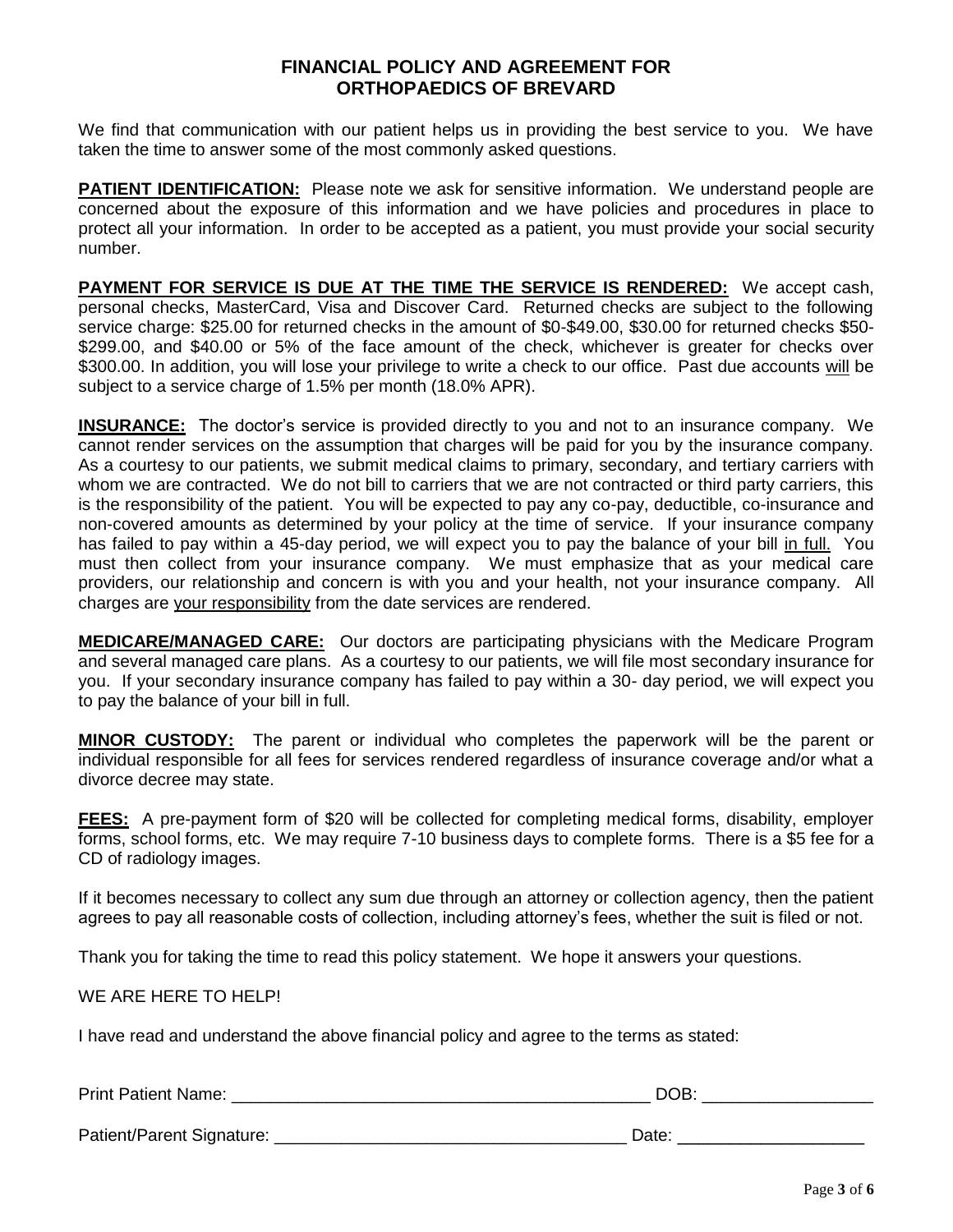## **AUTHORIZATION FOR DISCLOSURE**

**DATE\_\_\_\_\_\_\_\_\_\_\_\_\_\_\_\_\_\_\_\_\_\_\_\_\_**

**I,\_\_\_\_\_\_\_\_\_\_\_\_\_\_\_\_\_\_\_\_\_\_\_\_\_\_\_\_\_\_\_\_\_\_\_, give authorization for the physicians and staff of** 

 **(PRINT NAME)**

**Orthopaedics of Brevard to:**

 **\*A) discuss my medical conditions, health care \*B) pick up prescriptions, medical procedure orders or x-rays \*C) payment/insurance information \*D) ALL of the above \*\*\*\*\*\*\*\*(PLEASE PICK A, B, C, OR D)**

**with the following family members or friends:**

| <b>FULL NAME</b> | <b>RELATION</b> | A, B, C, OR D<br>(see above) |
|------------------|-----------------|------------------------------|
|                  |                 |                              |
|                  |                 |                              |
|                  |                 |                              |

**I further understand this authorization will remain in effect unless terminated with a personal dated signature.**

| <b>Print Patient Name:</b>       | DOB:  |  |  |
|----------------------------------|-------|--|--|
|                                  |       |  |  |
| <b>Patient/Parent Signature:</b> | Date: |  |  |

SIGNATURE OF WITNESS:

**(Employee of Orthopaedics of Brevard)**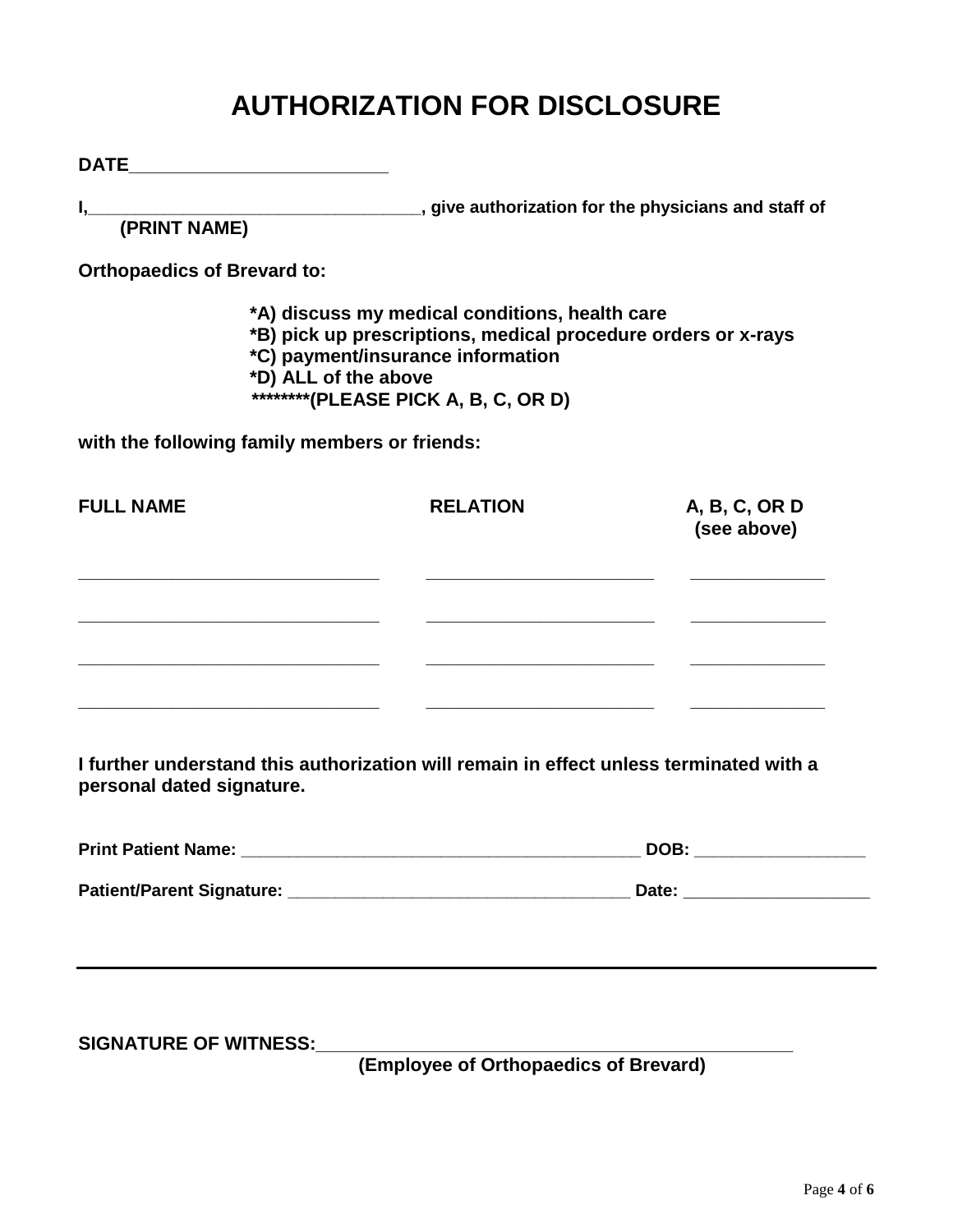## **ORTHOPAEDICS OF BREVARD**

Lawrence G. Robinson, M.D. **Brian S. Ziegler, M.D.** Brian S. Ziegler, M.D.

General Orthopaedics<br>
Pediatric Orthopaedics<br>
Pediatric Orthopaedics<br>
Content of Content of Content of Content of Content of Content of Content of Content of Content of Content of Content of Content of Content of Content o Surgery of the Spine

Hand & Upper Extremity Surgery

## **"NO SHOW" AND "LATE CANCELLATION" POLICY FORM**

**Effective December 11, 2007**

**Due to the high demand for appointments and the number of "no shows" and "late cancellations", Orthopaedics of Brevard has had to institute a "no show" and "late cancellation" fee.**

**"No shows" and "Late Cancellations" waste the doctors limited appointment availability and adversely affect the care provided to our patients.**

**If you are not able to make your appointment, you need to cancel by calling the office at least 48 hours in advance of your scheduled appointment time so that time-slot can be used for another patient. Failing to do so will result in a fee being billed to your account, which will be due upon your next visit. You may cancel appointments by calling our office at 321-639-2551. Voice mail is available during normal business hours so that you can leave a message if a receptionist is unavailable. Please include your name, phone number and date and time of appointment.**

**All "no shows" and "late cancellations" will be billed as follows:**

| Office visits and all other regular slot appointments | \$20.00 |
|-------------------------------------------------------|---------|
| New patient appointments                              | \$50.00 |

**This fee is for patients who miss their scheduled appointment or do not cancel within the 48-hour period. These fees are not covered by your insurance and you will be responsible for payment.**

| <b>Print Patient Name:</b> | DOB:  |  |  |
|----------------------------|-------|--|--|
| Patient/Parent Signature:  | Date: |  |  |